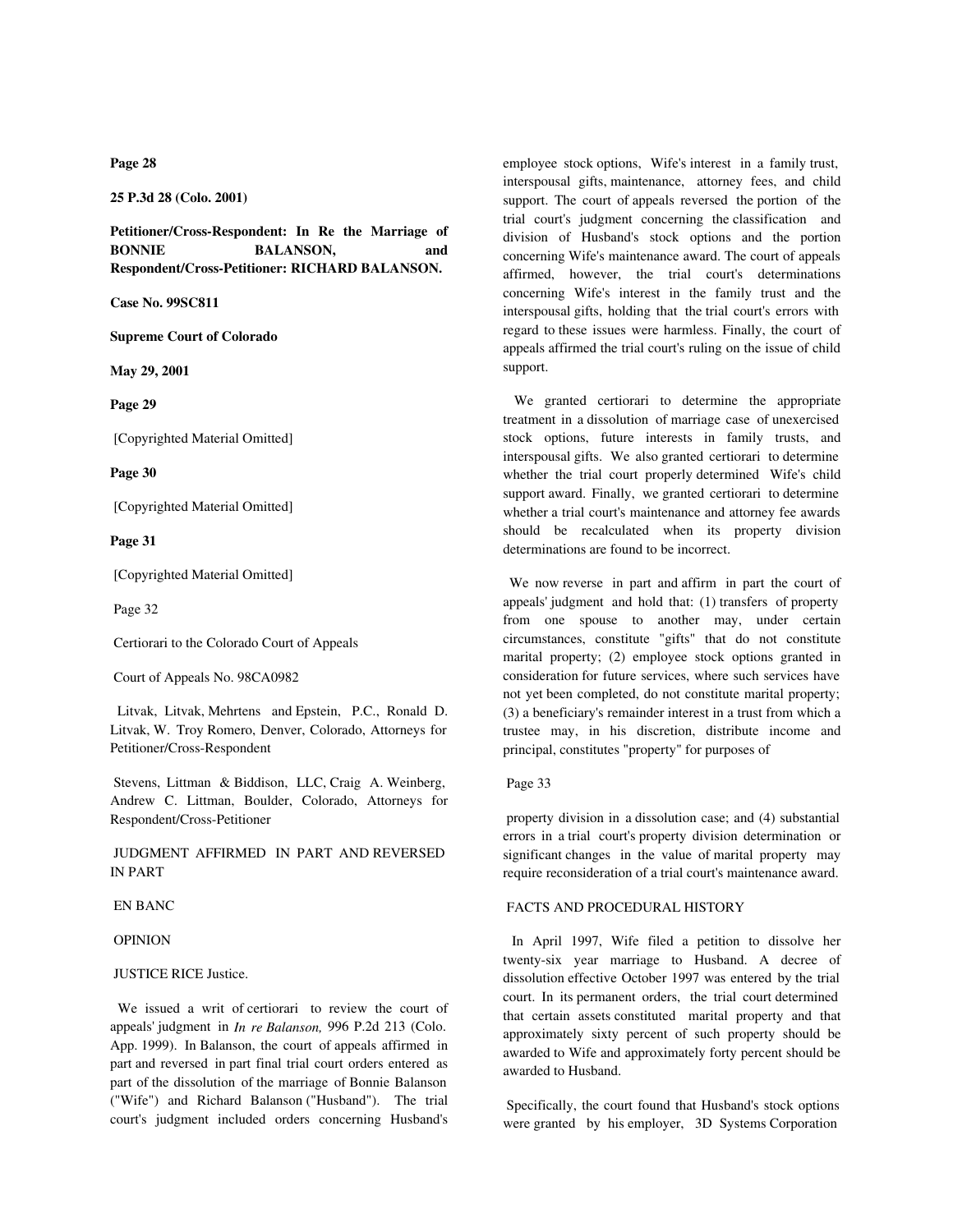("3D"), in consideration for future services and thus would not become marital property until Husband had performed those future services. Because Husband had performed approximately one year of services from the date the options were granted to the date of the permanent orders, the court found that Husband had the right to exercise roughly twenty-one percent of the options, which thus constituted marital property. However, because the exercise price of the options exceeded the value of the stock at that time, the court found that such property had minimal or no value and thus awarded Husband all of the 3D stock options.

 As to the family trust established by Wife's parents, the court found that Wife had a vested remainder in the corpus of the trust because the trust could not be revoked, altered or modified. Thus, the court found that Wife's interest in the trust constituted property. The trial court found that such property constituted separate property, rather than marital property, however, because Wife's interest in the trust was a gift to her during the marriage. Nevertheless, the court also found that the appreciation on Wife's separate property interest during the marriage constituted marital property, but because the amount of such appreciation was uncertain, the court awarded the entire amount of Wife's interest in the trust to Wife. Alternatively, the court found that even if Wife's interest in the trust did not constitute marital property, it was an economic circumstance that should have been considered in dividing the marital property. The court further noted that such division would not be different even if Wife's interest in the trust were not considered to be marital property.

 The trial court also found that gifts made to Wife by Husband during the marriage constituted marital property. In reaching this conclusion, the court noted that while gifts given by third parties to one spouse constitute separate property, Colorado statutes do not address the classification of interspousal gifts. In light of its recognition of the policy in Colorado that marriage is a partnership, or a shared enterprise, the court concluded that interspousal gifts constitute marital property. In the alternative, the court found that even if the gifts constituted Wife's separate property, such gifts should be considered as an economic circumstance in dividing the martial property.

 The trial court further determined that because Wife lacked sufficient property to meet her reasonable needs and was unable to support herself through appropriate employment, an award of maintenance was appropriate. Thus, the court ordered Husband to pay Wife maintenance in the amount of \$8,700 per month beginning in January 1998, with that amount being reduced over time to reflect Wife's increasing earning ability.

Finally, the trial court awarded Wife child support to meet

the needs of her then minor daughter in the amount of \$1,604 per month. The trial court also ordered Husband to pay Wife's attorney fees in the amount of \$12,500.

 On appeal, the court reversed the trial court's ruling as to Husband's stock options, holding that under this court's decision in *In re Marriage of Miller,* 915 P.2d 1314 (Colo. 1995), only vested stock options are marital property. Balanson, 996 P.2d at 220. The court of appeals reasoned that because Husband had performed part of the services that would entitle him to exercise, at future dates, options of certain shares beyond the twenty-

#### Page 34

 one percent of the shares found by the trial court to have been exercisable by Husband, the trial court should have concluded that such options constituted marital property. *Id*. at 219. Thus, the court of appeals remanded the issue to the trial court to determine the marital portion of Husband's stock options above the twenty-one percent found by the trial court to be exercisable by Husband at the time of the final orders. *Id*. at 220.

 The court of appeals also held that the trial court erred in ruling that Wife held a property interest in the entire corpus of her family's trust. *Id*. The court determined Wife's father had unfettered discretion to distribute to himself as much of the income and principal as he saw fit to distribute. *Id*. at 222. Thus, the court concluded that the trust did not constitute a property interest, but merely an expectancy. *Id*. Accordingly, the court held that the trial court erred in determining that Wife held a property interest in the trust. *Id*. The court also held, however, that the trial court's error was harmless because the trial court properly considered Wife's interest in the trust as an economic circumstance in dividing the marital property. *Id*.

 The court of appeals further determined that the trial court incorrectly ruled that all interspousal gifts necessarily constitute marital property. *Id*. at 223. The court held, however, that because the trial court had alternatively concluded that even if such gifts were separate property, they constituted an economic circumstance relevant in dividing the marital property, the trial court's error was harmless. *Id*.

 The court of appeals also held that while the trial court was not required to reconsider its property division determination in light of a decrease in the value of one of the marital accounts, the trial court should reconsider Wife's maintenance award in light of the decrease. *Id*. at 226. Wife's maintenance award had been calculated in part based on her ability to generate a certain monthly income from her awarded portion of the value of the account. The court reasoned that because the decrease in that account's value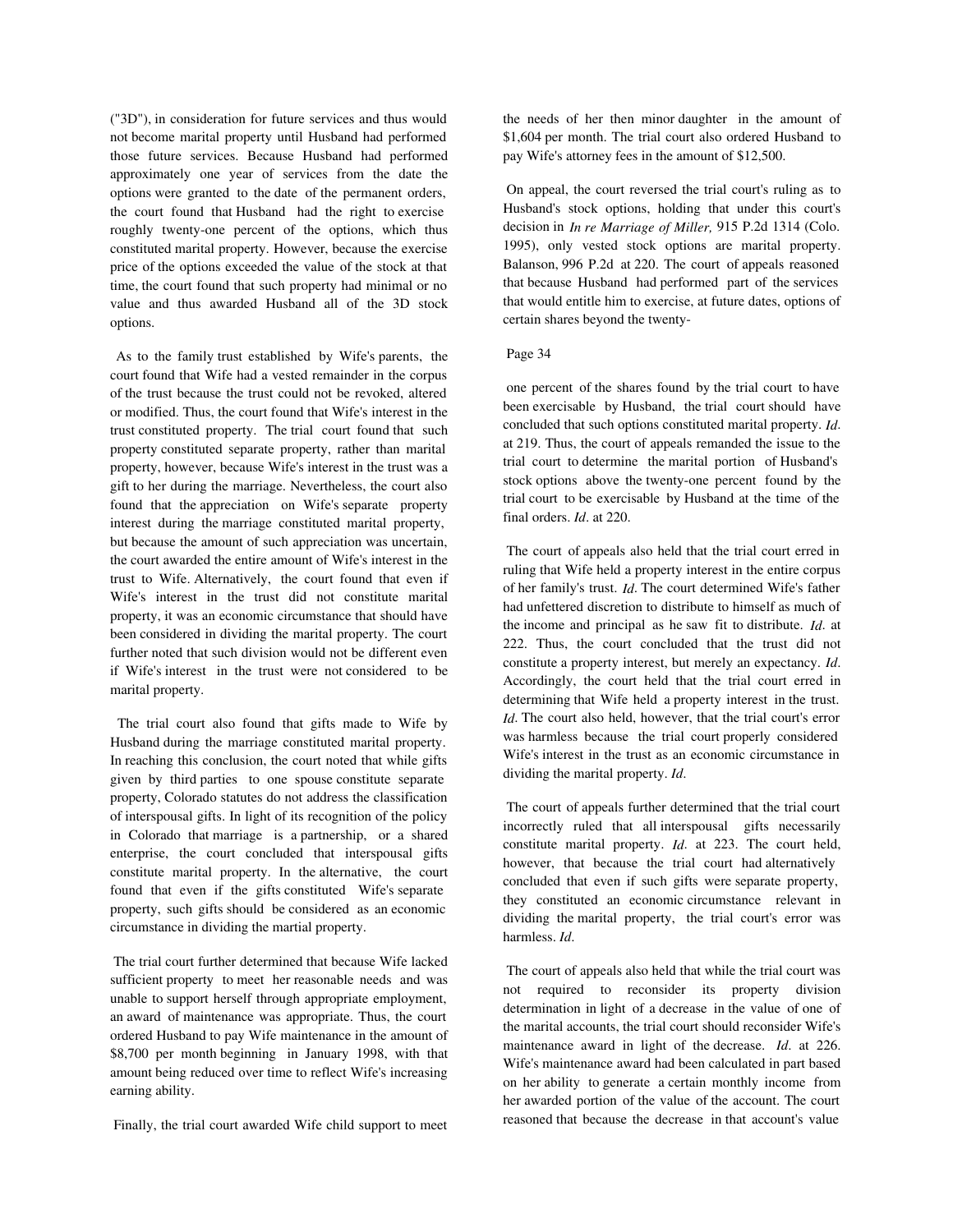prevented Wife from generating the expected monthly amount, her maintenance award should be recalculated. *Id*.

 Finally, the court of appeals upheld the trial court's determination as to child support. *Id*. at 227. In doing so, the court of appeals rejected Wife's argument that the trial court's award failed to consider her daughter's share of the family's room and board expenses. *Id*. at 226. The court concluded that because the trial court had determined Wife's monthly needs by reducing the prior family expenditures, which had been based on a family of four, to expenses for a family of two, the daughter's standard and ongoing living expenses were included in Wife's maintenance award. *Id*. at 227.

 We granted certiorari to review the court of appeals' judgment concerning the division of Husband's stock options, Wife's interest in the family trust, and the interspousal gifts. We also granted certiorari to review the court of appeals' judgment concerning child support, and to determine whether

 Wife's maintenance and attorney fee award should be reconsidered.[1]

### Page 35

### ANALYSIS

 We have not previously addressed the appropriate treatment of unexerciseable stock options, future interests in a trust, and interspousal gifts in under the facts presented in this dissolution of marriage proceeding. Nor have we addressed whether a trial court's maintenance or attorney fee award should be reconsidered when a trial court's property division determination has been deemed to be erroneous. Thus, because these issues constitute matters of first impression, we consider not only relevant Colorado caselaw, but also caselaw from other jurisdictions and scholarly commentary found in academic sources.

#### I. Standard of Review

 In reviewing a trial court's division of property, we recognize that the trial court has great latitude to effect an equitable distribution based upon the facts and circumstances of each case. *In re Marriage of Hunt,* 909 P.2d 525, 537-38 (Colo. 1995); *Graham v. Graham,* 194 Colo. 429, 431, 574 P.2d 75, 76 (Colo. 1978). Thus, on review, an appellate court must not disturb a trial court's decision regarding division of property unless there has been a clear abuse of discretion. Hunt, 909 P.2d at 538; Graham, 194 Colo. at 431-32, 574 P.2d at 76.

 Similarly, we review the trial court's determinations of Wife's maintenance and attorney fee award for an abuse of discretion. *In re Marriage of Weibel,* 965 P.2d 126, 128 (Colo. App. 1998). Finally, we also review the trial court's order for child support under an abuse of discretion standard because its determinations as to the financial resources of the child and his parents, the child's standard of living, and his physical and emotional condition under section 14-10-115, 5 C.R.S. (2000), are factual in nature. E-470 *Pub. Highway Auth. v. The* 455 Co., 3 P.3d 18, 22 (Colo. 2000) (holding that "[f]indings of fact are generally reviewed under a clear error or abuse of discretion standard").

#### II. Division of Marital Property

 The disposition of marital property in Colorado upon divorce is governed by the Uniform Dissolution of Marriage Act (the "Act") at section 14-10-113, 5 C.R.S. (2000). Under that section, a court must make an equitable distribution of marital property after considering all relevant factors, including those listed in the statute: (1) the contributions of each spouse; (2) the value of property set apart to each spouse; (3) the economic circumstances of each spouse; and (4) any increase, decrease or depletion in the value of any separate property during the marriage. § 14-10-113(1); *In re Marriage of Jones,* 812 P.2d 1152, 1154 (Colo. 1991).

 Under the Act, a determination as to property division requires two steps: first, a court must determine whether an interest constitutes "property"; if so, the court must then determine whether the property is marital or separate. Hunt, 909 P.2d at 529. We have previously noted that in passing the Act, the legislature intended the term "property" to be broadly inclusive. Graham, 194 Colo. at 432, 574 P.2d at 76. We have also recognized a definition of "property" that includes "everything that has an exchangeable value or which goes to make up wealth or estate." *Id*. (citing Black's Law Dictionary 1382 (4th ed. 1968). Finally, we have recognized a number of factors that should be considered when determining whether something constitutes property: "whether it can be sold, transferred, conveyed, or pledged, or whether it terminates on the death of the owner." *Id*. at 432, 574 P.2d at 77. We have also held that while enforceable contractual rights constitute property, interests that are merely speculative are mere expectancies. Miller, 915 P.2d at 1318; Jones, 812 P.2d at 1155; *In re Marriage of Grubb,* 745 P.2d 661, 664 (Colo. 1987).

 Once an interest is deemed to be "property," a court must then determine whether such property is marital or separate for purposes of dividing the marital property. Hunt, 909 P.2d at 529. Under the Act, "marital property" is defined as:

### Page 36

 property acquired by either spouse subsequent to the marriage except: (a) Property acquired by gift, bequest,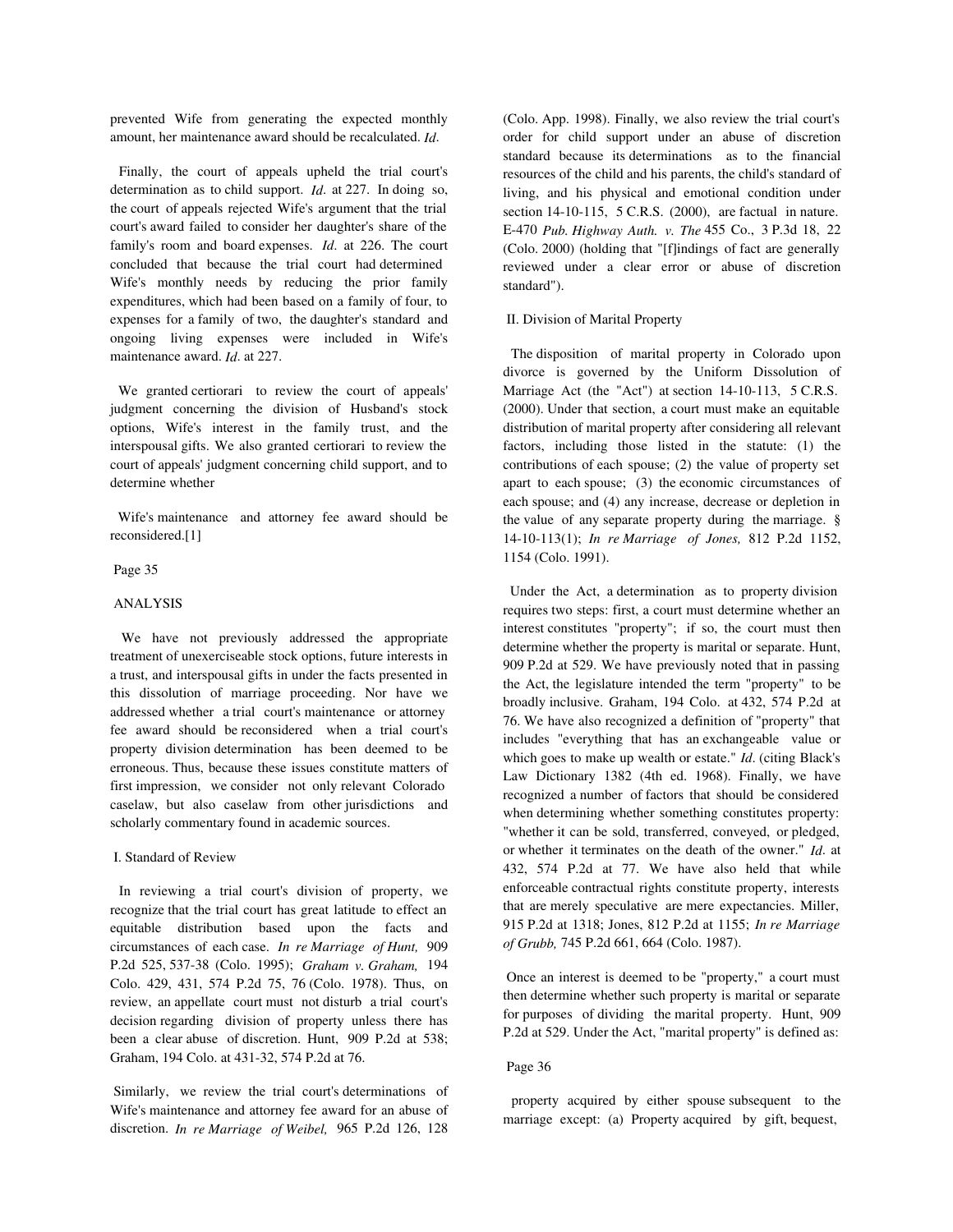devise, or descent; (b) Property acquired in exchange for property acquired prior to the marriage or in exchange for property acquired by gift, bequest, devise, or descent; (c) Property acquired by a spouse after a decree of legal separation; and (d) Property excluded by valid agreement of the parties.

 § 14-10-113(2). The Act thus creates a presumption that all property acquired during the marriage is marital property, unless the property in question falls within the listed exceptions. § 14-10-113(3); *In re Marriage of Wells,* 850 P.2d 694, 700 (Colo. 1993).

 Once property has been deemed to be marital, a court must value the property in order to make an equitable division. *Id*. In doing so, the property should be valued as of the date of the decree or as of the date of the hearing on disposition of property if such hearing precedes the date of the decree of dissolution. § 14-10-113(5); Wells, 850 P.2d at 700; *In re Marriage of Price,* 727 P.2d 1073, 1077 (Colo. 1986).

 Errors by the trial court in determining the property division in a dissolution case are reversible when the aggregate effect of such errors affects the substantial rights of the parties. Under Rule 61 of the Colorado Rules of Civil Procedure, "The court at every stage of the proceeding must disregard any error or defect in the proceeding which does not affect the substantial rights of the parties." C.R.C.P. 61. Such errors, therefore, are harmless. In determining whether an error in a trial court's particular ruling affects the substantial rights of the parties, a reviewing court should consider the trial court's overall property distribution. See Hunt, 909 P.2d at 538 ("In shaping a fair and equitable distribution, the trial court considers numerous factors in a totality-of-the-circumstances analysis."). If, for example, a trial court's error affects only a small percentage of the overall marital estate, such an error may be deemed to have been harmless and thus does not require reversal. *Id*.; *In re Marriage of Gallo,* 752 P.2d 47, 55 (Colo. 1988) (noting that "the key to an equitable distribution is fairness, not mathematical precision"). In contrast, if the trial court's errors in a particular case, viewed in the aggregate, affect a large percentage of the marital estate, a remand of the case to the trial court to correct such errors is required. See Hunt, 909 P.2d at 538 (noting that, in light of the flexible nature of a trial court's property division determination, it is particularly wrong to impose a bright line test with respect to enhanced pension benefits because they often represent a significant portion of the aggregate value of the marital estate). Thus, we conclude that a trial court's abuse of discretion in making a particular determination as to property division may amount to reversible error only where the substantial rights of the parties are affected by the trial court's error when viewed in relation to its overall property division.

## A. Interspousal Gifts

 At issue in this case is whether gifts made from one spouse to the other during the course of the marriage necessarily constitute marital property. We conclude that they do not.

 The Act expressly lists among its exceptions to marital property any property received by gift during the marriage.

 $§$  14-10-113(2)(a). The Act does not, however, specify whether interspousal gifts, or only those received from third parties, are excluded from the definition of "marital property."

 Although we have not previously addressed this issue, the court of appeals has held that when one spouse causes title to be placed jointly with the other spouse, a gift to the marriage is presumed, and such property constitutes marital property. *In re Marriage of Moncrief,* 36 Colo.App. 140, 141, 535 P.2d 1137, 1138 (1975) (holding a family residence placed in joint tenancy but purchased with funds the husband had accumulated soley through his own efforts prior to the marriage was presumed be a gift to the marriage and thus, marital property).

 The court of appeals reiterated this principle in *In re Marriage of Stumpf,* 932 P.2d 845, 848 (Colo. App. 1996). In Stumpf, the

## Page 37

 court of appeals joined the majority of jurisdictions that have concluded that transfers between spouses which create joint tenancies are not excepted as "gifts" from property otherwise deemed to be marital, rather than separate in nature. *Id*.; see, e.g., *Turpin v. Turpin,* 403 A.2d 1144, 1146 (D.C. App. 1979); *Conrad v. Bowers,* 533 S.W.2d 614, 623 (Mo. App. 1975); *Pascarella v. Pascarella,* 398 A.2d 921, 924 (N.J. Super. Ct. App. Div. 1979); *McLean v. McLean,* 374 S.E.2d 376, 382 (N.C. 1988). The Stumpf court reasoned that such a conclusion comports with the fundamental concept underlying the Act that marriage is a partnership or shared enterprise, and that the division of property should be based, in part, upon the relative contributions of the parties. 932 P.2d at 848.

 Later, however, the court of appeals clarified that not all interspousal gifts should be deemed marital property. *In re Marriage of Bartolo,* 971 P.2d 699, 701 (Colo. App. 1998). The property at issue in Bartolo was transferred to the husband and the wife by the wife's mother, and placed in joint tenancy. *Id*. at 699. When the couple began experiencing difficulties, however, they executed a quitclaim deed conveying the property to the wife. *Id*. at 700. The Bartolo court distinguished between property that has been placed in joint tenancy during the marriage by one spouse, such as the property in question in Stumpf, from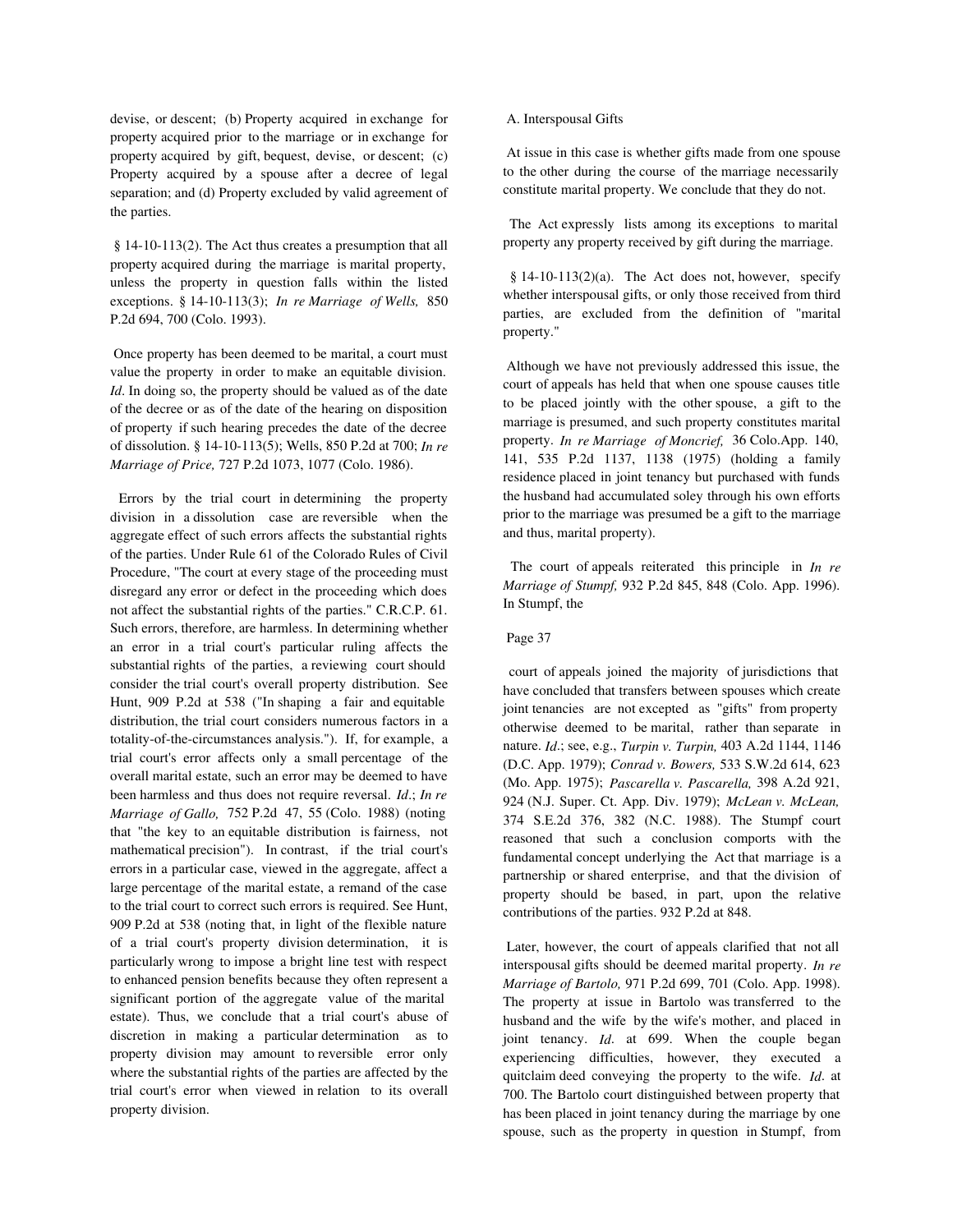property that once was titled in joint tenancy but was later transferred by the couple to only one spouse. *Id*. The court held that while the former type of property was a gift by one spouse to the marital estate, and thus presumed to be marital property, the latter type was not necessarily marital property. *Id*. In doing so, the court reasoned that the Act's presumption that all property acquired during the marriage constitutes marital property can be overcome by clear and convincing evidence that an interspousal transfer was intended to be a gift. *Id*.

 We are persuaded by the court of appeals' reasoning in Bartolo. Because the Act does not specify whether interspousal gifts are excepted from its definition of marital property, and because such gifts are often purchased with marital funds,[2] we conclude that an interspousal transfer cannot be presumed to be a gift that is exempted from the definition of marital property. Conversely, not all interspousal gifts can be presumed to be marital property. Property that is placed in joint tenancy by a spouse during the marriage reflects an intent by the donor spouse to make a gift to the marriage. Stumpf, 932 P.2d at 848; Moncrief, 36 Colo.App. at 141, 535 P.2d at 1138. Thus, such property may be presumed to be marital property absent clear and convincing evidence to the contrary. In contrast, when determining whether transfers of property from one spouse to the other, such as that of the jewelry and furs at issue in this case, constitute marital property, a court must first determine whether the transfer was a gift to the other spouse, and therefore excluded from the definition of marital property under the Act. In order to qualify as a "gift," a transfer of property must involve a simultaneous intention to make a gift, delivery of the gift, and acceptance of the gift. J. Thomas Oldham, Divorce, Separation and the Distribution of Property § 6.02[3][a] (2001); see *Mosley v. Mosley,* 795 S.W.2d 464, 467 (Mo. App. 1990); *Grimsley v. Grimsley,* 632 S.W.2d 174, 178 (Tex.Civ.App. 1982).

 Having concluded that a transfer of property from one spouse to the other that is not placed in joint tenancy may constitute a "gift" and thus be excluded from the definition of marital property, we agree with the court of appeals' determination in this case that the trial court erred in concluding that all interspousal gifts constitute marital property. See Balanson, 996 P.2d at 223. We disagree, however, with the court of appeals' holding that such error was harmless. The court of appeals determined that the trial court's error was harmless because of the trial court's alternative finding that even as separate property, the gifts constituted an economic circumstance of Wife that was relevant

#### Page 38

in determining an equitable property division. See id.

 As discussed above, the disposition of marital property requires (1) a determination as to whether an interest constitutes property; (2) if so, a classification of such property as marital or separate; and lastly (3) an equitable distribution of the marital property after considering a variety of factors, including the economic circumstances of each spouse. The value and income-generating potential of a spouse's separate property may constitute an economic circumstance in determining an equitable distribution of marital property. However, a determination that separate property constitutes an economic circumstance, without further findings as to how consideration of that economic circumstance leads to an outcome identical to that resulting from a determination that such property is marital, fails to comply with the Act's requirement that an equitable division of martial property follow a preliminary determination as to whether such property is marital or separate.

 We thus find that the trial court's error, when viewed in light of other errors in making its property division, was not harmless. Because the trial court did not make any specific findings as to its alternative conclusion that even as separate property, the gifts had been considered as an economic circumstance, this conclusion does not mitigate the harm of its error. In the absence of such findings, we are unable to ascertain how the trial court's consideration of the gifts as merely an economic circumstance would result in a division of marital property that is identical to one in which such property were considered to be marital property.

 The trial court had valued the interspousal gifts of jewelry and fur at \$60,000, or less than two percent of the overall marital estate as valued by the trial court. When viewed, however, along with other property division errors discussed below, over twenty percent of the value of the overall marital estate was affected by the trial court's errors. See infra p. 32. Thus, we find that the trial court's error with regard to Husband's interspousal gifts to Wife, when viewed in light of its other errors, is not harmless, but reversible.

### B. Stock Options

 Husband argues that his resignation from 3D prior to completing the minimum term of employment required to exercise the options caused them to expire, and that therefore, the issue as to whether the trial court's treatment of Husband's stock options was proper is moot. We disagree.

 We have previously held that if "a judgment, which, when rendered, cannot have any effect upon an existing controversy," the question is moot. *Reserve Life Ins. Co. v. Frankfather,* 123 Colo. 77, 79, 225 P.2d 1035, 1036 (1950). Where an issue becomes moot due to subsequent events, we will decline to render an opinion as to the merits of an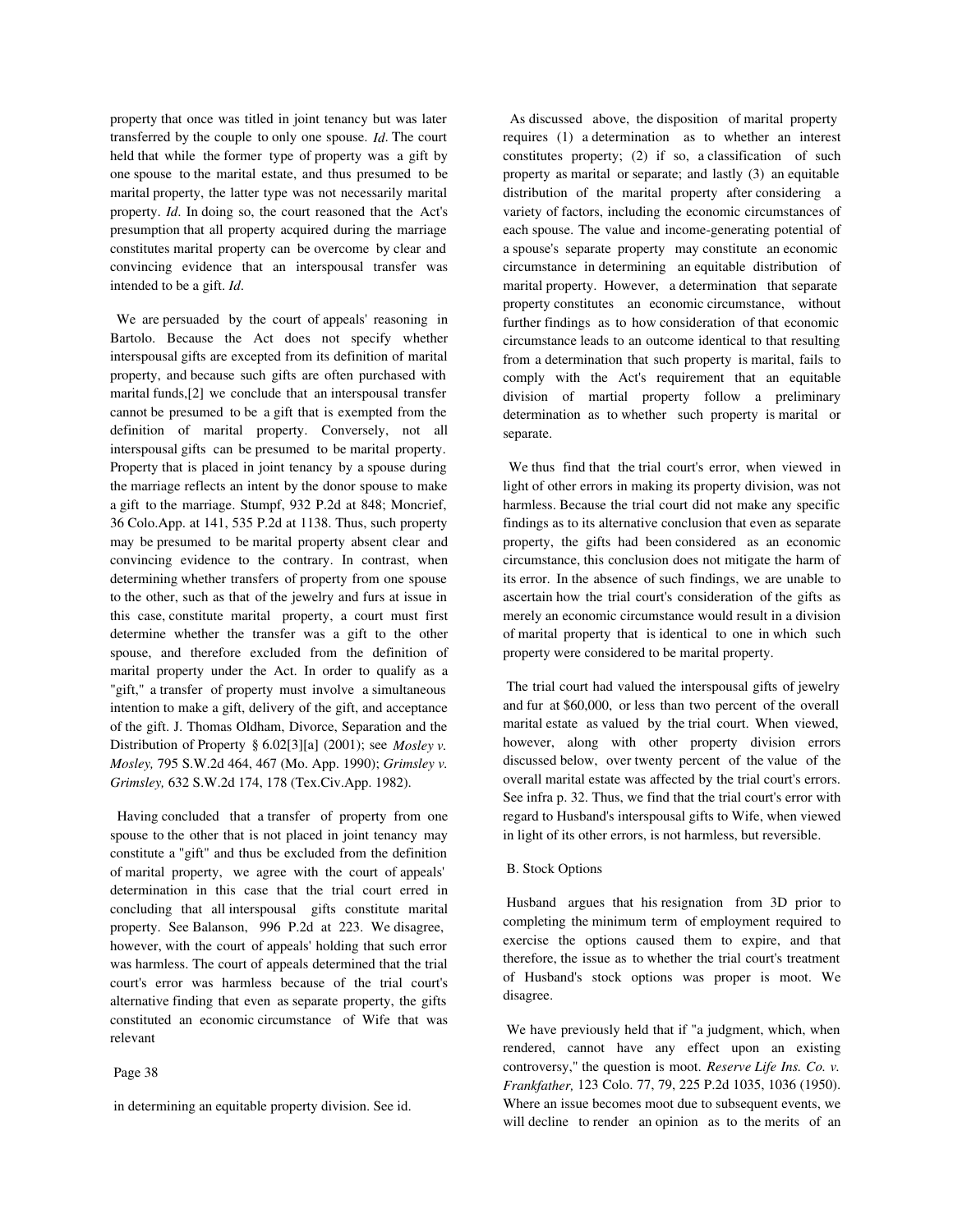appeal. *Trinidad Sch. Dist. No. 1 v. Lopez,* 963 P.2d 1095, 1102 (Colo. 1998); Humphrey v.

### Southwestern Dev. Co., 734 P.2d 637, 639 (Colo. 1987).[3]

 We find that the issue as to the proper treatment of husband's stock options is not moot because although the options are no longer exercisable, their treatment at the time of the trial court's final orders influenced the trial court's overall division of property and its maintenance award. As discussed below, a trial court's division of property requires consideration of the parties' economic circumstances. § 14-10-113(1)(c). Because Husband's options did not expire until he had terminated his employment with 3D in June 1999, his access to those options at the time of the trial court's final orders would constitute an economic circumstance influencing the trial court's overall property division. As discussed below, a trial court's maintenance award depends in part on its determinations in dividing the marital property. See § 14-10-114(2)(a), 5 C.R.S. (2000). Thus, because our

#### Page 39

 opinion concerning the trial court's treatment of the options affects the trial court's overall property division and maintenance award, we conclude that the issue is not moot.

 The court of appeals held that under our decision in Miller, 915 P.2d at 1314, and the court of appeals' decision in *In re Marriage of Huston,* 967 P.2d 181 (Colo. App. 1998), only vested stock options constitute "property" for purposes of division after the dissolution of a marriage. Wife argues that the court of appeals misinterpreted Miller and that its holding conflicts with a national trend toward treating unvested stock options as marital property.

 In Miller, we held that the question as to whether the husband's employee stock options constituted marital property depended on the extent to which the options were granted in consideration for past or future services. 915 P.2d at 1318. We reasoned that only an enforceable right constitutes "property," while an unvested interest is a mere "expectancy." *Id*. Thus, because an employee does not have an enforceable right to stock options granted in consideration for future services until the services have been performed, we concluded that an employee who has not yet performed those services does not have an interest constituting marital property for purposes of property division in a dissolution proceeding. *Id*.

 In Huston, a division of the court of appeals interpreted our decision in Miller. Huston, 967 P.2d at 181. In doing so, the court of appeals concluded that Miller requires first a determination as to whether a stock option is vested, that is, whether an employee has completed the minimum term of employment necessary for him to be entitled to receive the benefit. Huston, 967 P.2d at 183. The court of appeals noted that if a stock option is not vested, it does not even constitute property, and the inquiry ends. *Id*. If, however, the stock option is vested, it must then be classified as either marital or separate property. *Id*.

 We disagree with this interpretation of Miller. As we noted in Miller, "[c]haracterizing ... options as nonvested, though perhaps accurate for purposes of employee benefits and tax law, may be misleading for purposes of ascertaining what interests are marital property for purposes of the Act." 915 P.2d at 1317. Thus, we do not find the issue of vesting determinative in ascertaining whether an interest in employee stock options constitutes marital property. Rather, we conclude that an employee stock option constitutes property for purposes of dissolution proceedings only when the employee has an enforceable right to the options. *Id*. at 1318; see Grubb, 745 P.2d at 665 (holding that because an employee who is fully vested under a pension plan has a contractually enforceable right to receive payment in the future, that right constitutes property); Jones, 812 P.2d at 1156 (noting that a beneficiary of a discretionary trust cannot force a trustee to pay income or principal absent fraud or abuse of discretion).

 In determining whether one has an enforceable right to employee stock options, a court must look to the terms of the contract granting such options. If an employee has a presently enforceable right under the contract, regardless of whether the options are presently exercisable, such a right constitutes a property interest rather than a mere expectancy.

 For example, if the contract granting the options indicates that they were granted in exchange for present or past services, in the situation for instance, where an employer offers stock options as a form of incentive compensation for joining a company, the employee, by having accepted employment, has earned a contractually enforceable right to those options when granted, even if the options are not yet exercisable.[4]

### Page 40

 See Miller, 915 P.2d at 1318-19. On the other hand, if the options were granted in consideration for future services, the employee "does not have enforceable rights under the option agreement until such time as the future services have been performed." *Id*. at 1318.

 In the present case, the parties do not dispute the trial court's finding that Husband's 3D stock options were granted in exchange for future services constituting his continued employment with 3D. The issue therefore, is whether, at the time of the trial court's final orders, Husband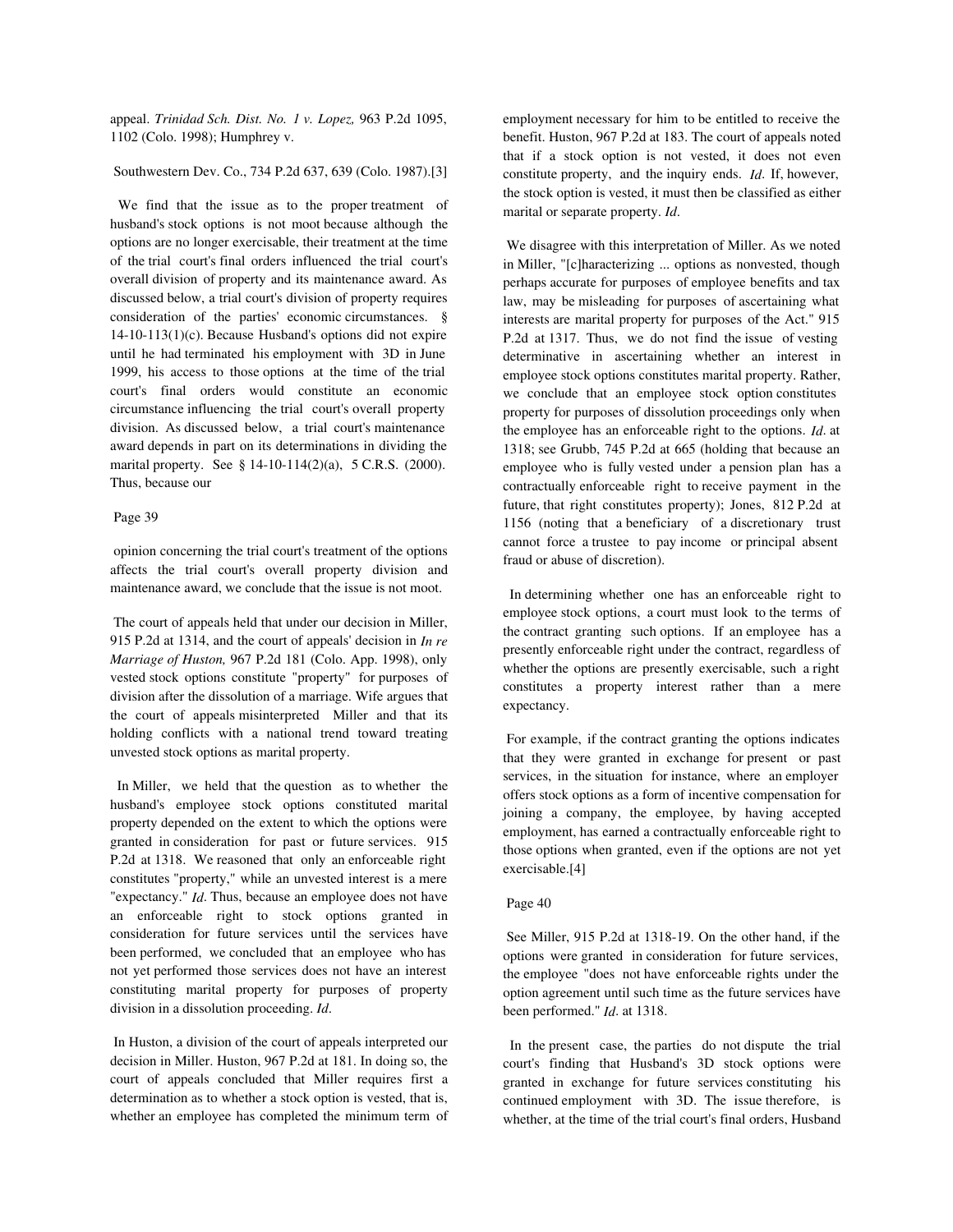had performed the requisite services under the option contracts that entitled him to the options. If so, husband had a contractually enforceable right to the options, and they thus constituted property, requiring then a determination as to whether such property was marital or separate. If not, the options constitute mere expectancy interests and are not property.

 The record indicates that in October 1996, 3D granted Husband options to purchase 300,000 shares of 3D stock. Under the terms of one of the agreements between Husband and 3D, Husband could exercise an option to purchase 62,500 of the shares in October 1997, approximately one week after the permanent orders hearing, and another 37,500 shares in October 1998. Under the terms of the other two agreements, which were entered six months to a year Before the divorce decree was entered, the remaining 200,000 shares could be exercised on the first through fourth anniversaries of the original grant.

 Because the record indicates that Husband had only completed the employment required to enforce his right to exercise 62,500 shares, the trial court properly determined that only twenty-one percent of the options constituted "property." Therefore, we conclude that the court of appeals erred in holding that Husband had earned the right to exercise additional options over and beyond those shares. Because the options were granted during the marriage, the trial court properly determined that they constituted marital property. Accordingly, we reverse the court of appeals' ruling remanding the case to the trial court to determine the portion of the options beyond the 62,500 shares constituting marital property and uphold the trial court's determination that only twenty-one percent of the options constituted marital property at the time of the decree.

## C. Family Trust

 The record indicates that the trust that Wife's parents had established during her marriage to Husband reserved to her parents the power to alter, amend, or revoke the trust until one of them died. Thus, when Wife's mother died, the trust became irrevocable and non-modifiable. At that time, the trust was to be divided into two trusts, A and B. Under the trust instrument, Wife's father, as trustee, must pay the entire net income from both trusts to himself during his lifetime and has the discretion to invade the corpus for his own support, care, and maintenance. When Wife's father dies, the corpus of Trust A will be distributed as designated in his will, and any undesignated portion will go into Trust B. Wife's brother will become the trustee, and is required under the trust instrument to divide Trust B into as many equal shares as there are living children of the trustors. At this time, Wife and her brother are the only living children of their parents.

 The parties dispute whether Wife's interest in the family trust constitutes marital property under section 14-10-113, or merely an expectancy. Although the trial court had concluded that Wife's interest in the trust constituted property because it was a vested remainder subject to divestment only if she predeceases her father, the court of appeals reversed this determination, holding instead that because Wife's father had unfettered discretion to distribute to himself as much of the income and principal as he saw fit to distribute, the trust did not constitute a property interest, but merely an expectancy. Accordingly, the court of appeals held that the trial court erred in determining that Wife held a property interest in the trust. The court also held, however, that the trial court's error was harmless because the trial court properly considered Wife's interest in the trust as an economic circumstance in dividing the marital property. We disagree with the

### Page 41

 court of appeals' determination that Wife did not hold a property interest in the family trust.

 We have previously held that a trust interest similar to that of Wife's in this case constitutes a vested interest. *In re Question Submitted by the United States Court of Appeals for the Tenth Circuit,* 191 Colo. 406, 411, 553 P.2d 382, 386 (1976). In that case, the beneficiary had a remainder interest in a trust created by the father from which the mother was to receive income for life and so much of the principal deemed to be necessary by the trustee for the mother's care, support and maintenance. *Id*. at 407, 553 P.2d at 383. Upon the mother's death, a portion of the trust's remaining principal and any accrued income was to form a new trust from which the son was to receive \$1,000 per month for his life or until the fund was exhausted. *Id*. We concluded that a present fixed right to future enjoyment gives rise to a vested interest in property, even if that interest is subject to complete divestment or defeasance. *Id*. at 409, 553 P.2d at 385.

 By way of comparison, we held in Jones, 812 P.2d at 1158, that a beneficiary's interest in a discretionary trust was not property, but merely an expectancy. The issue there was whether the wife's interest in a testamentary trust created by the will of the wife's mother constituted marital property. *Id.* at 1153. In that case, the trustees had uncontrolled discretion to distribute income and principal from the trust to the wife's father, the wife, or her descendants, for expenses deemed necessary for their health, welfare, comfort, support, maintenance and education. *Id*. Upon the father's death, the trust proceeds were to be distributed to the wife's descendants, if any, or otherwise to the mother's heirs. *Id*. After reviewing the relevant case law in Colorado discussing the issue as to whether an interest constitutes "property," we concluded that one's enforceable contractual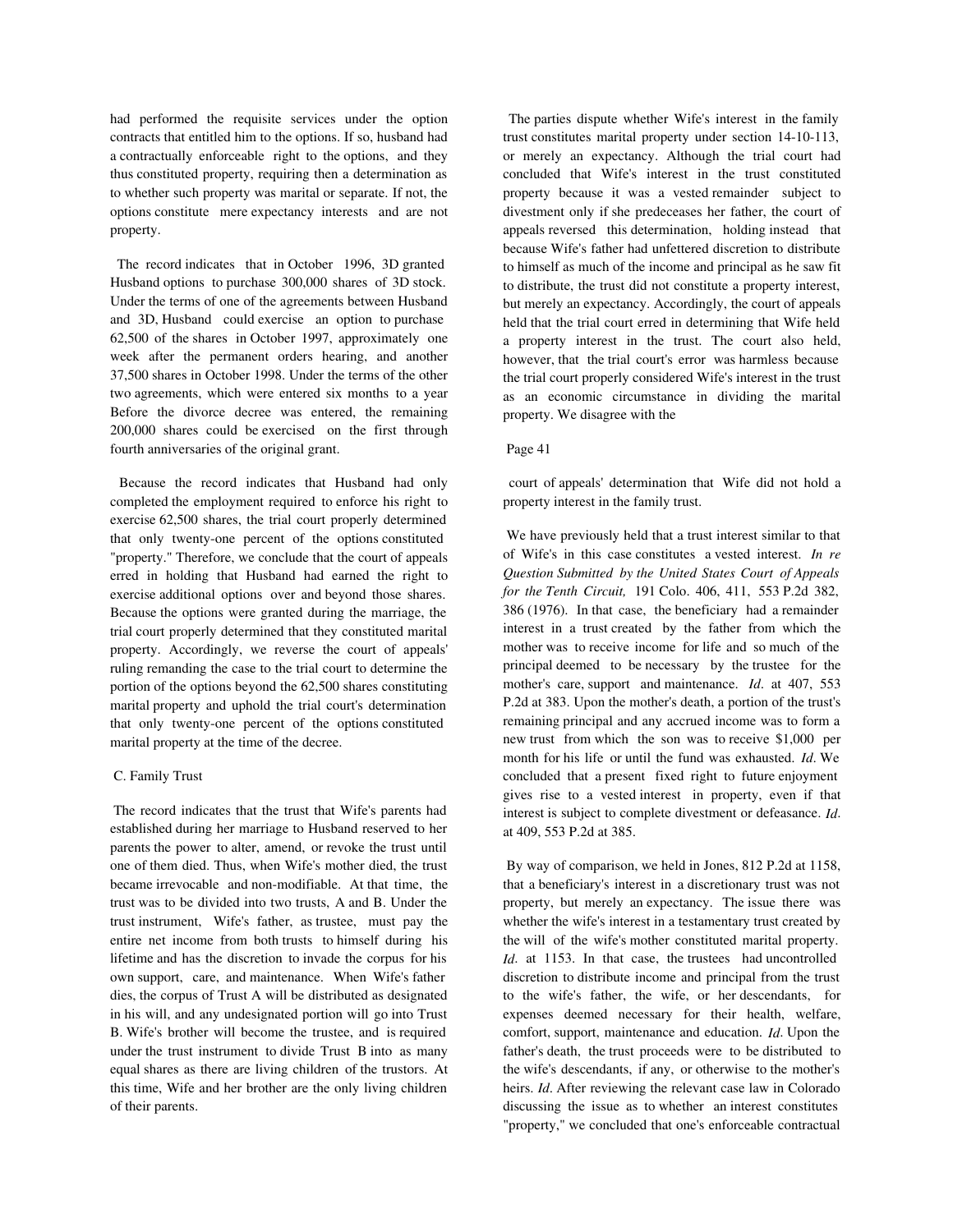right gives rise to a property interest, while an unenforceable interest constitutes a mere expectancy. See id. at 1154-57. Because we found that the trust in that case was completely discretionary, we determined that the wife had no contractual or enforceable right to income or principal from the trust. *Id*. at 1156. Therefore, we concluded that the wife's interest in the discretionary trust was not property, and that the income received by the wife from the trust was more properly characterized as a "gift" under the Act. *Id*. at 1158.

 In the present case, Wife has a future, vested interest not within the discretion of the trustee to withhold. See id. at 1157. Such interests are distinguishable from interests in discretionary trusts because although the value of such interests may be uncertain at the time of the dissolution of marriage, they nonetheless constitute property because they are certain, fixed interests subject only to the condition of survivorship. See id. Indeed, when describing future vested interests in Jones, we cited several cases involving trusts similar to those at issue in the present case. *Id*.; *Davidson v. Davidson,* 474 N.E.2d 1137, 1143-44 (Mass. App. Ct. 1985) (holding that a beneficiary's remainder interest in a trust in which the trustees were "empowered in their uncontrolled discretion to invade principal for the benefit of [the beneficiary's] mother" constituted a property interest); *Trowbridge v. Trowbridge,* 114 N.W.2d 129, 134 (Wis. 1962) (holding that a beneficiary's remainder interest in a trust from which the beneficiary's mother is entitled to (1) the net income for as long as she lives, and (2) to withdraw up to \$5,000 from principal in any year plus any additional amounts deemed by the trustee to be necessary or advisable for certain purposes, constituted both a real and personal property interest).

 Thus, we conclude that in the present case, Wife's interest in the family trust constitutes "property," as opposed to a mere expectancy. We reach this conclusion despite the fact that Wife's father must pay the entire net income from both trusts to himself during his lifetime and has the discretion to invade the corpus for his own support, care, and maintenance. These factors render the value of Wife's remainder interest uncertain, but do not convert her interest into a mere expectancy.

 Having determined that Wife's interest in the family trust constitutes "property," we now turn to the issue of whether such

## Page 42

 property qualifies as marital property under the Act. As discussed above, the Act creates a presumption that all property acquired during the marriage constitutes marital property unless such property falls within one of the listed

exceptions.

 § 14-10-113(3). One of the listed exceptions, however, is "[p]roperty acquired by gift, bequest, devise, or descent."

 § 14-10-113(2). Because the trust was created during the marriage, we conclude that Wife's interest constitutes a gift, which is excepted from the definition of marital property under the Act. Thus, we hold that the trial court properly concluded that Wife's interest in the trust does not constitute marital property, but Wife's separate property.

 The trial court also properly concluded, however, that the appreciation on Wife's interest in the trust during the course of the marriage does constitute marital property under the Act.

 § 14-10-113(4). Such appreciation is to be calculated by determining the extent to which the property's present value at the time of the decree exceeds its value at the time of acquisition. *Id*. The trial court determined that the value of the trust at the time of its final orders was \$1.3 million, but the record reveals no evidence as to the value of the trust at the time of its creation. The trial court therefore awarded Wife her entire interest in the trust, which was one half of the value of its corpus,[5] describing that property as "the marital portion of the Trust."

 We conclude that this award was made in error. Because Wife's interest in the trust constitutes separate property, the trial court's characterization of that interest as marital property suggests that the court had found that the entire value of the trust constituted appreciation. There is no evidence in the record to support such a finding. Therefore, we conclude that the trial court erred in awarding Wife's entire interest in the family trust to her.

 We further hold that such error was not harmless. As discussed above, a trial court's abuse of discretion in making a particular determination as to property division amounts to reversible error where the substantial rights of the parties are affected by the trial court's error when viewed in relation to its overall property division. See supra p. 14. A review of the record indicates that the trial court's determination that the entire value of Wife's interest in the trust was appreciation and therefore marital property affected substantial rights of the parties, and thus constitutes reversible error.

 We reach this conclusion notwithstanding the trial court's determination that its property division would not be any different even if Wife's interest in the Trust is not considered to be marital property since it was considered as an economic circumstance in making the overall property division equitable. As discussed above, a summary determination that the same result occurs when viewing an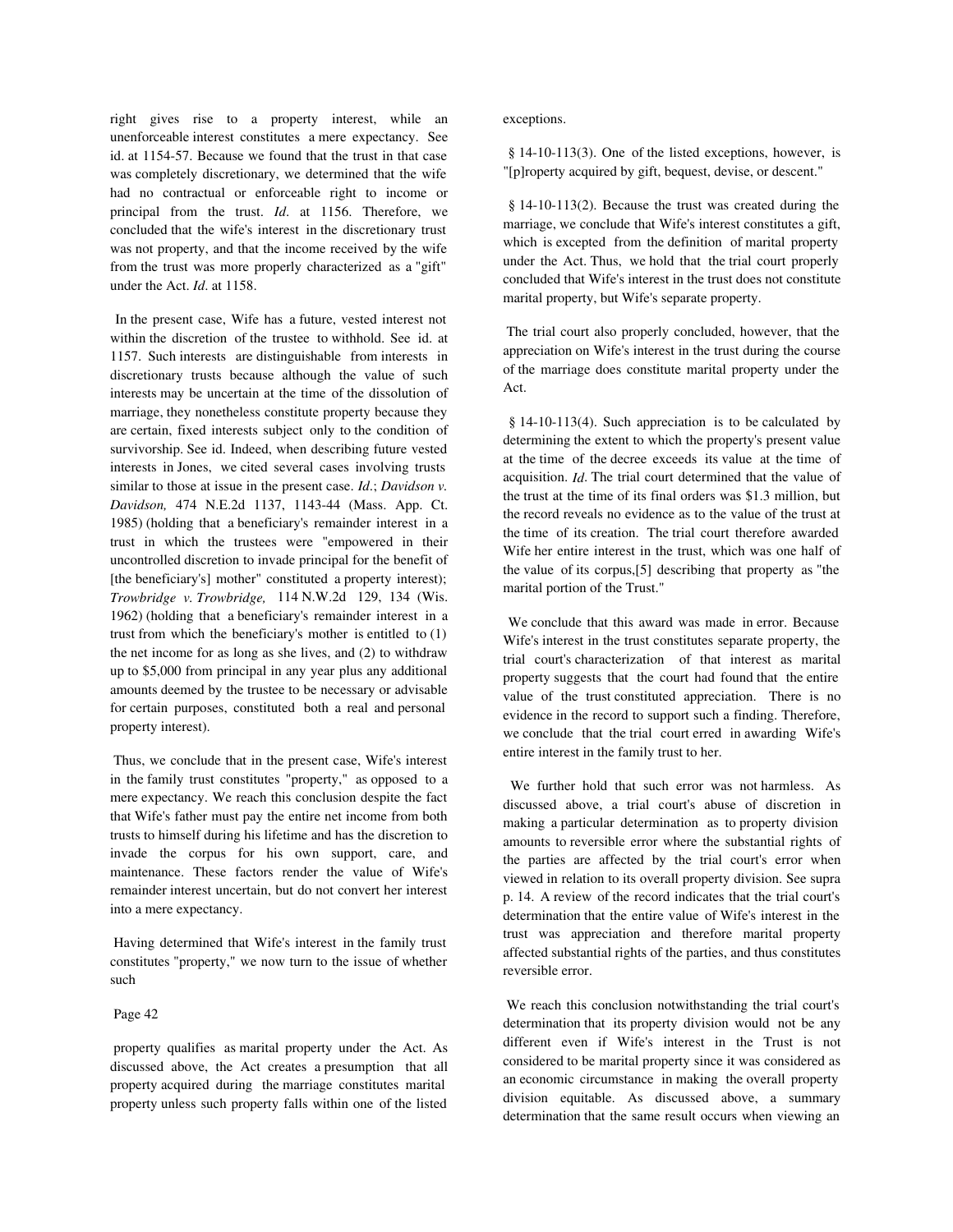interest as either marital property or separate property constituting an economic circumstance, fails to comport with the requirements under the Act that a trial court determine first whether property is marital or separate Before making an equitable division that considers the economic circumstances of the parties. See supra, p. 19.

 The value of Wife's interest in the trust was \$650,000, or approximately twenty percent of the total marital estate. Treatment of such a significant property interest may not result in an identical property distribution regardless of its characterization as marital or separate property. We believe that the trial court should have an opportunity to reconsider the distribution of property in light of this opinion. Thus, the substantial amount of the marital estate impacted by this error, particularly in light of the trial court's error with regard to Husband's interspousal gifts, warrants reversal of this issue. See supra p. 19. Accordingly, we reverse the court of appeals' ruling that the trial court's error was harmless, and remand this issue to the trial court to calculate the trust's appreciation, by determining the extent to which the trust's present value at the time of the decree

## Page 43

exceeded its value at the time it was created.[6]

#### D. Maintenance and Attorney Fees

 The parties raise two issues in this case concerning maintenance awards: (1) whether the trial court should modify its maintenance award given a decrease in the value of marital property after the entry of a decree of dissolution, and while the case is under advisement, and (2) whether the trial court must reconsider its maintenance and attorney fee award in light of extensive errors in its property division.

 Under the Act, a court may grant a maintenance order for either spouse only if it finds that the spouse seeking maintenance (1) lacks sufficient property to provide for his reasonable needs and (2) is unable to support himself through appropriate employment. § 14-10-114, 5 C.R.S. (2000). In doing so, a court must consider all relevant factors such as "[t]he financial resources of the party seeking maintenance, including marital property apportioned to such party, and the party's ability to meet his or her needs independently, including the extent to which a provision for support of a child living with the party includes a sum for that party."  $§$  14-10-114(2)(a).

 Thus, because the Act requires a consideration of the adequacy of the property and earning capacity of the party seeking maintenance, we have previously held that a trial court's determinations when making a maintenance award depend on its findings concerning property division. *In re Marriage of Jones,* 627 P.2d 248, 252 (Colo. 1981). In addition, the Act provides, and we have acknowledged, that a "maintenance award is subject to modification as to future installments upon a showing of changed circumstances so substantial and continuing as to make the terms unconscionable." *Id*. at 253; § 14-10-122(1)(a), 5 C.R.S. (2000). Thus, substantial errors in a trial court's property division determination or significant changes in the value of marital property could require a reconsideration of a maintenance award.

 In this case, we have determined that the trial court erred in its treatment of Husband's stock options, Husband's interspousal gifts to Wife, and Wife's interest in the family trust when making its property division. In the aggregate, these errors impacted the trial court's treatment of a substantial portion of the total marital assets. Furthermore, the court of appeals determined that a significant decrease in the value of one of Husband and Wife's marital accounts (the "Everen Account") significantly reduced Wife's ability to earn as much investment income as the trial court had calculated in its maintenance determination. Thus, we hold that on remand the trial court should reconsider its maintenance award in light of its new property division and in light of the significant decrease in value of the Everen Account. Similarly, because a trial court's determination in making an attorney fee award must consider the financial resources of both parties, we hold that the trial court's errors in making its property division requires a reconsideration of its attorney fee award as well. Accordingly, we remand the case to the trial court for such a reconsideration.

## III. Child Support

 Under the Act, a court may order a parent owing a duty of support to a child of the marriage to pay child support after considering all relevant factors, including: (1) the financial resources of the child, the custodial parent and the noncustodial parent; (2) the child's standard of living had the marriage not been dissolved; and (3) the physical and emotional condition of the child and his educational needs. § 14-10-115. The Act also provides that the basic child support obligation must be determined using the schedule listed in section 14-10-115(10)(b), and that a judge may use discretion to determine child support in circumstances where the

# Page 44

 family's combined and gross income exceeds the uppermost levels of the guideline. *Id*.

 Wife argues that the trial court erred in its determination concerning child support by calculating only her daughter's extraordinary expenses, and failing to consider her daughter's necessary living expenses. We disagree.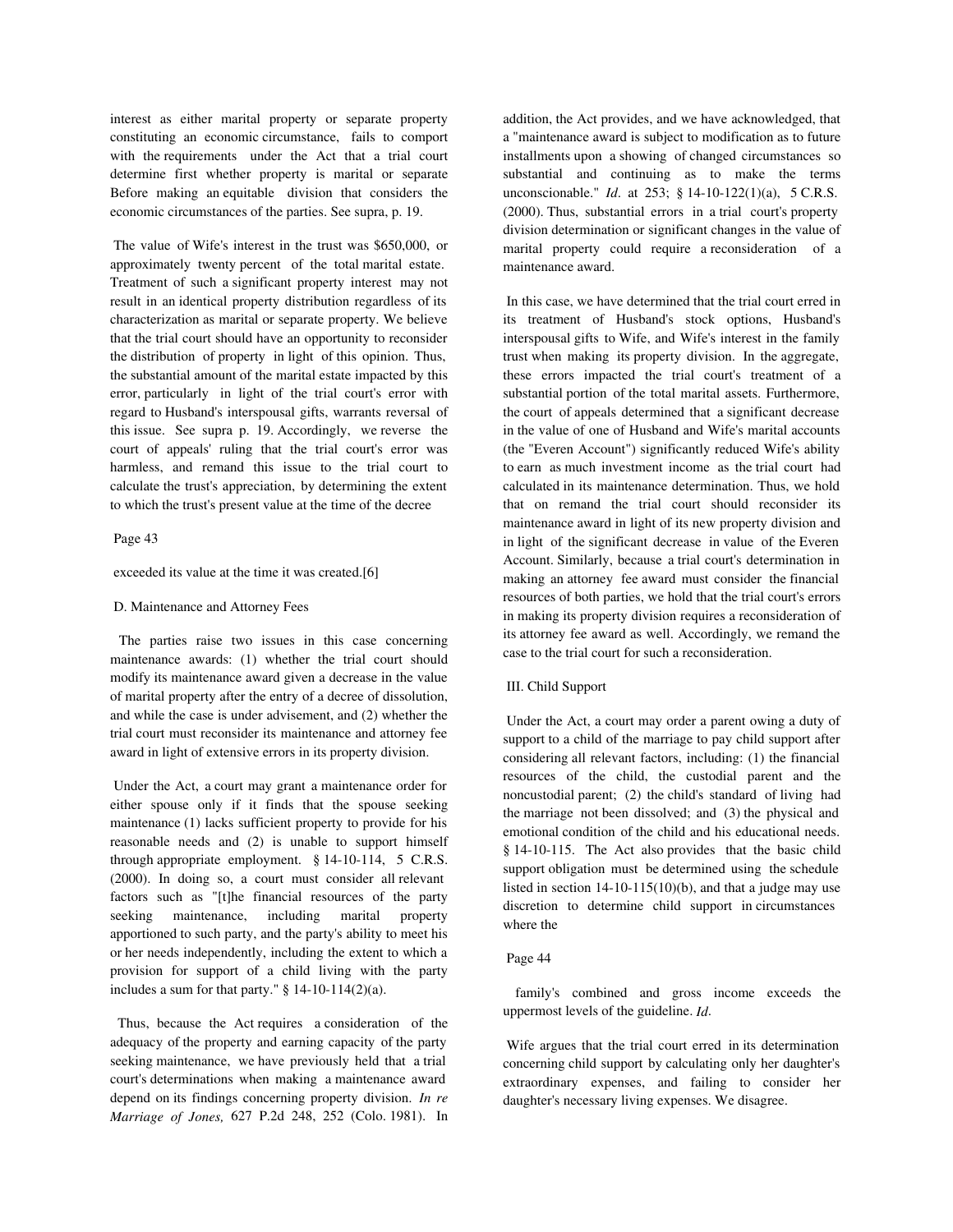We agree that a child support award should consider a reasonable pro rata portion of the necessary general family expenses, *In re Marriage of Schwab,* 794 P.2d 1112, 1114 (Colo. App. 1990). In this case, however, such expenses were considered in determining Wife's maintenance award. In calculating that award, the trial court determined Wife's monthly expenses by dividing the prior family expenses, which had been spent on a family of four, to expenses for a family of two. Thus, we affirm the court of appeals' holding that the daughter's pro rata share of general family expenses was included in Wife's maintenance award.

# **CONCLUSION**

 In summary, we hold that the trial court abused its discretion by erring in its determinations with regard to Husband's interspousal gifts to Wife and Wife's interest in her family's trust. These errors, when viewed in the aggregate, represent over twenty percent of the marital estate and thus affect the substantial rights of the parties and require reversal. We also hold that, in light of these errors and the significant decrease in value of one of the marital assets, the trial court should reconsider its maintenance and attorney fee awards. Finally, we hold that the court of appeals erred in reversing the trial court's determination as to Husband's employee stock options.

 Thus, we reverse the court of appeals' ruling with regard to the stock options and return the case to that court with directions to remand it to the trial court for reconsideration of its division of marital property, and its maintenance and attorney fee awards consistent with the views expressed in this opinion.

---------

Notes:

[1]. We granted certiorari on the following issues:

 1. Whether the issue regarding the treatment of the husband's stock options is moot; if the issue is not moot, whether the court of appeals erred in its determinations regarding stock options.

 2. Whether the court of appeals erred in determining that harmless error resulted from the trial court's characterization of \$650,000 of the "Sjorstrand Family Trusts" as marital property.

 3. Whether the court of appeals erred in determining that harmless error resulted from the trial court's characterization of the jewelry and furs given by the husband to the wife as marital property.

 4. Whether the court of appeals erred in not mandating that the trial court reconsider its maintenance order and attorney

fee award given the extensive errors associated with the trial court's property division.

 5. Whether the court of appeals erred in affirming the trial court's child support order.

 6. Whether a decrease in the value of marital property after the entry of a decree of dissolution and while the case is under advisement, requires the trial court to apply the standards set forth in § 14-10-122, C.R.S. to modify an award of maintenance.

 7. Whether the wife's interest in the "Sjorstrand Family Trusts" is "property" that is subject to division in a divorce, where the trust is not discretionary but the trust corpus may be invaded by the income beneficiary.

 [2]. J. Thomas Oldham, Divorce, Separation and the Distribution of Property § 6.02[3][a] (2001) (noting that, "Few parties believe they are waiving their rights in property when a 'gift' for the other is purchased. Most merely perceive the 'gifts' to be an expenditure of marital funds, particularly if the expenditure represents a significant portion of the marital estate.").

 [3]. We have also acknowledged, however, two exceptions to the mootness doctrine. We may review a moot issue if (1) the issue is capable of repetition, yet evades review; or (2) the matter involves a question of great public importance. *Bd. of County Comm'rs v. Crystal Creek Homeowner's Ass'n,* 14 P.3d 325, 345 (Colo. 2000); Trinidad Sch. Dist. No. 1, 963 P.2d at 1102; Humphrey, 734 P.2d at 639; *Feigin v. Colo. Nat'l Bank, N.A.,* 897 P.2d 814, 817 (Colo. 1995).

 [4].Indeed, rights to such options, though not yet exercisable, may represent valuable negotiating tools for an employee seeking employment with a new employer. See Miller, 915 P.2d at 1318 n. 6 (citing *In re Marriage of Short,* 890 P.2d 12, 16 (Wash. 1995), in which an option granted to induce one to accept employment was deemed to have been granted in consideration for present services, and thus constituted marital property, in noting that such options may be deemed a form of deferred compensation); Graham, 194 Colo. at 432, 574 P.2d at 76 (noting that the definition of "property" includes interests with an exchangeable value).

 [5]. As discussed above, the trust instrument requires the division of Trust B's corpus upon the father's death into equal shares based on the number of the parents' living children. Because Wife and her Brother are their parents' only living children, Trust B will be divided between them when their father dies.

 [6].Other courts that have addressed the valuation of similar interests have suggested an approach similar to that